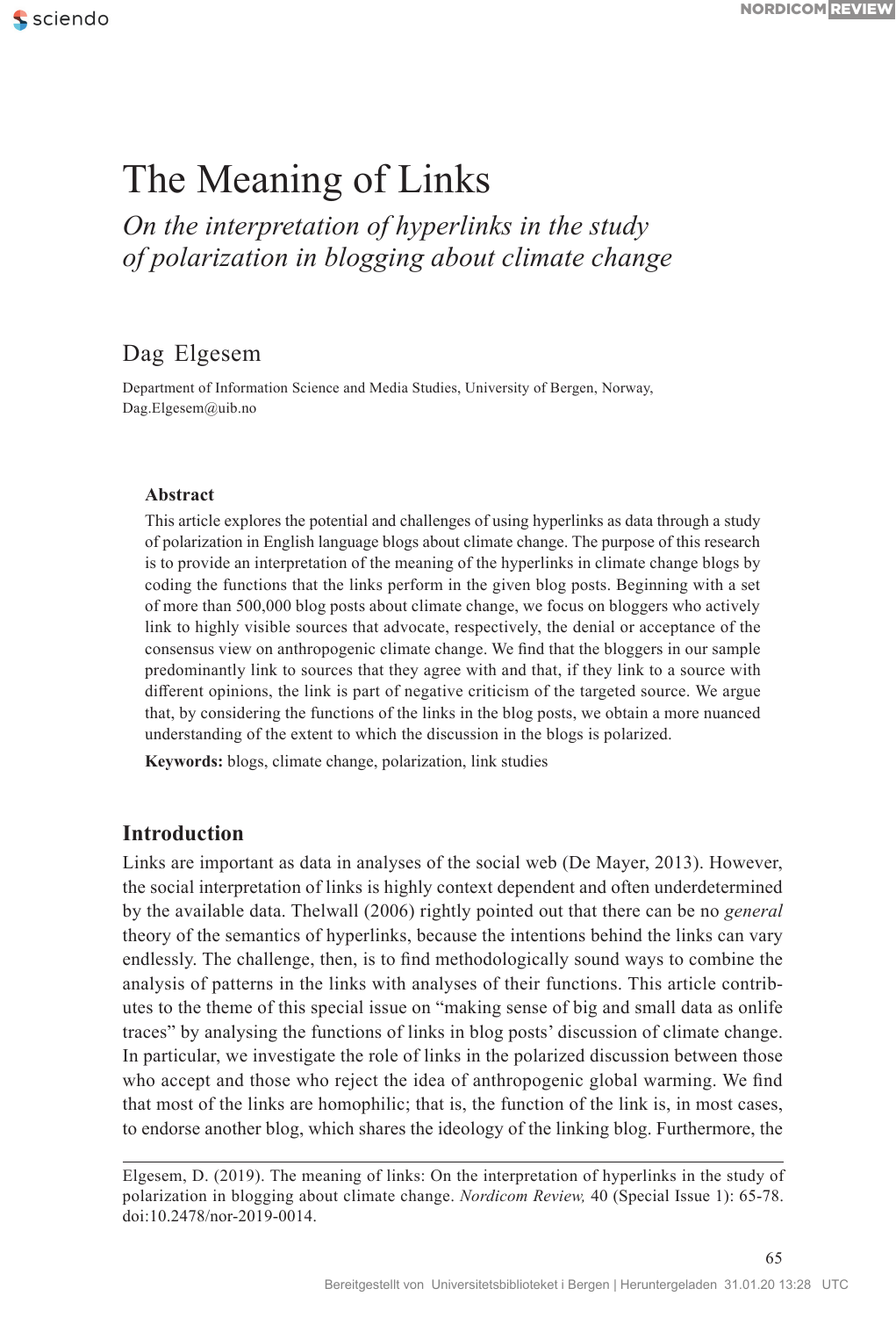function of links across the ideological divide is in most cases to back up criticism of the position of the linked blog. In this study, the linking practices of the climate change bloggers reflect and reproduce the polarized nature of the debate on climate change.

In a polarized situation, there is little common ground between the adversaries and therefore a scarce basis for a discussion in which the parties take the arguments of the other side seriously. In the literature, polarization refers to a *process* whereby people change to a more extreme variant of their original position as the result of deliberation.

The term "group polarization" refers to something simple: after deliberation, people are more likely to move toward a more extreme point in the direction to which the group's members were originally inclined. With respect to the internet and social media, the implication is that groups of like-minded people, engaged in discussion with each other, will typically end up thinking the same thing that they thought before – but in a more extreme form (Sunstein, 2017).

However, in most cases, as in the present case of blogging about climate change, we do not have access to the process through which polarization develops: we have access only to the *state* of a system of communication that is the result of that process. Neither do we have access to measurements of the extremeness of people's opinions at different points of time. Nevertheless, it makes sense to study the state of a system of communication from the perspective of polarization: we can meaningfully ask whether polarization is a plausible explanation for the properties of the system that we can observe. We will follow this strategy in this article.

There are different theories about the mechanisms underlying polarization. One explanation is that, in the course of discussions among a group of people who more or less agree on an issue, arguments in support of the favoured position will mostly emerge. Since the people involved in the discussion are presented with a limited pool of arguments that support one side of the issue, they end up becoming more strongly attached to the group's view. Polarization happens, according to this theory, because people become more entrenched in their own views and thereby more extreme (Fiske & Taylor, 2013; Isenberg, 1986).

According to another theory, polarization is more likely to happen in groups in which a political position is an important part of the group identity. In this theory, polarization is more likely to happen in a group in which people see themselves as having a shared identity by virtue of having a common cause. Adopting a more extreme view tends to strengthen the group identity and at the same time sharpen the opposition to other points of view (Fiske & Taylor, 2013; Sunstein, 2017).

A third explanation is that polarization is more likely to occur when people read or hear arguments that challenge their own views. On this account, polarization happens because people, when they encounter challenging arguments, start to activate counterarguments to defeat the challenging arguments. By rehearsing counter-arguments, people tend to become more entrenched in their own views and thereby can move towards more extreme versions of their position (Lodge & Taber, 2013).

These explanations are not in conflict with each other, as the different mechanisms can be operative at the same time. The question here is whether these theories are plausible explanations for the patterns that we see in the linking in climate change blogs. We will return to this question in the discussion below.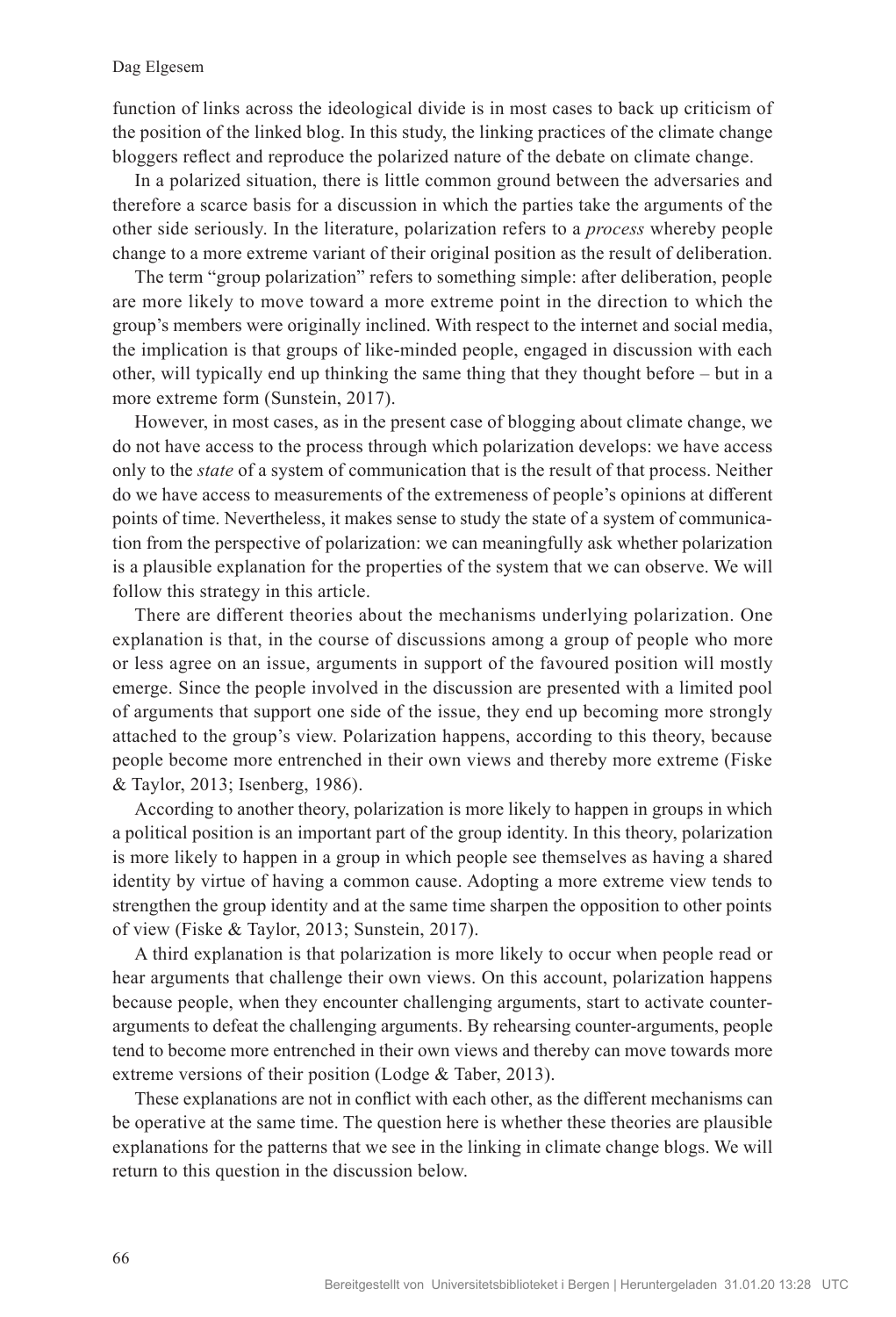## **Related work**

A number of studies have documented the role of social networks and group affiliation in shaping political preferences and prejudices (e.g. Pettigrew, 1998; Sinclair, 2012). Studies of political communication in the online public sphere have added to this knowledge by analysing the polarization in the patterns of the links, for example Adamic (2008), Adamic and Glance (2005), Bakshy and colleagues (2015), Elgesem and colleagues (2015), Himelboim and colleagues (2013) and Yardi and Boyd (2010). The present article falls into this tradition, as we combine link analysis with coding the functions of the links in blog posts about climate change.

The discussion on climate change in parts of society is highly polarized, and this process is exacerbated by the involvement of powerful actors (Dunlap & McCright, 2011), characterized by conflicting framings of the problems (Hulme, 2009), and the contrarians' lack of trust in mainstream climate science is an important driver (Mann, 2012). Previous research has shown that the blogging on climate change is also highly polarized (Elgesem et al., 2015; Sharman, 2014).

The number of blogs discussing different aspects of climate change is high (Elgesem et al., 2015). Blogs are the main outlet for those who reject the consensus view on anthropogenic global warming (AGW), which receives relatively less attention in the mainstream media than the consensus view on climate change. One would expect the polarization in the blog posts to be visible in the link patterns. Previous research has shown that there are more links connecting blogs that share the same position on climate change than there are links connecting blogs with opposing positions (Elgesem et al., 2015). This seems to suggest that we should read a link as an endorsement of the views expressed by its target source. There are, however, problems with such an interpretation. First, as convincingly argued by Guera and colleagues (2013), the fact that a group of blogs systematically links to one group of sources and not another does not necessarily mean that it does not want to engage with a group that it does not link to – a simpler explanation could be that it is not aware of it. Second, the meaning of a link cannot be inferred from the type of the linked source alone: for example, a blogger can link to a source that she disagrees with either to criticize it or to recognize that the opponent has a valid point. Our solution to the first problem is to focus on sources that we have reason to believe active climate change bloggers know. To handle the second challenge, we analyse in detail the functions that the links perform in the blog post. In particular, we chart whether the links appear in the context of a criticism of the linked source, whether the linking blog and the linked source agree on the issue at hand or whether the linking is neutral.

#### **Research questions**

Our overarching research question is:

• To what extent are the patterns in the linking from blogs about climate change signs of polarization between the blogs that accept the consensus view on climate change and those that reject that view?

We address this overarching research question by breaking it down into four subquestions: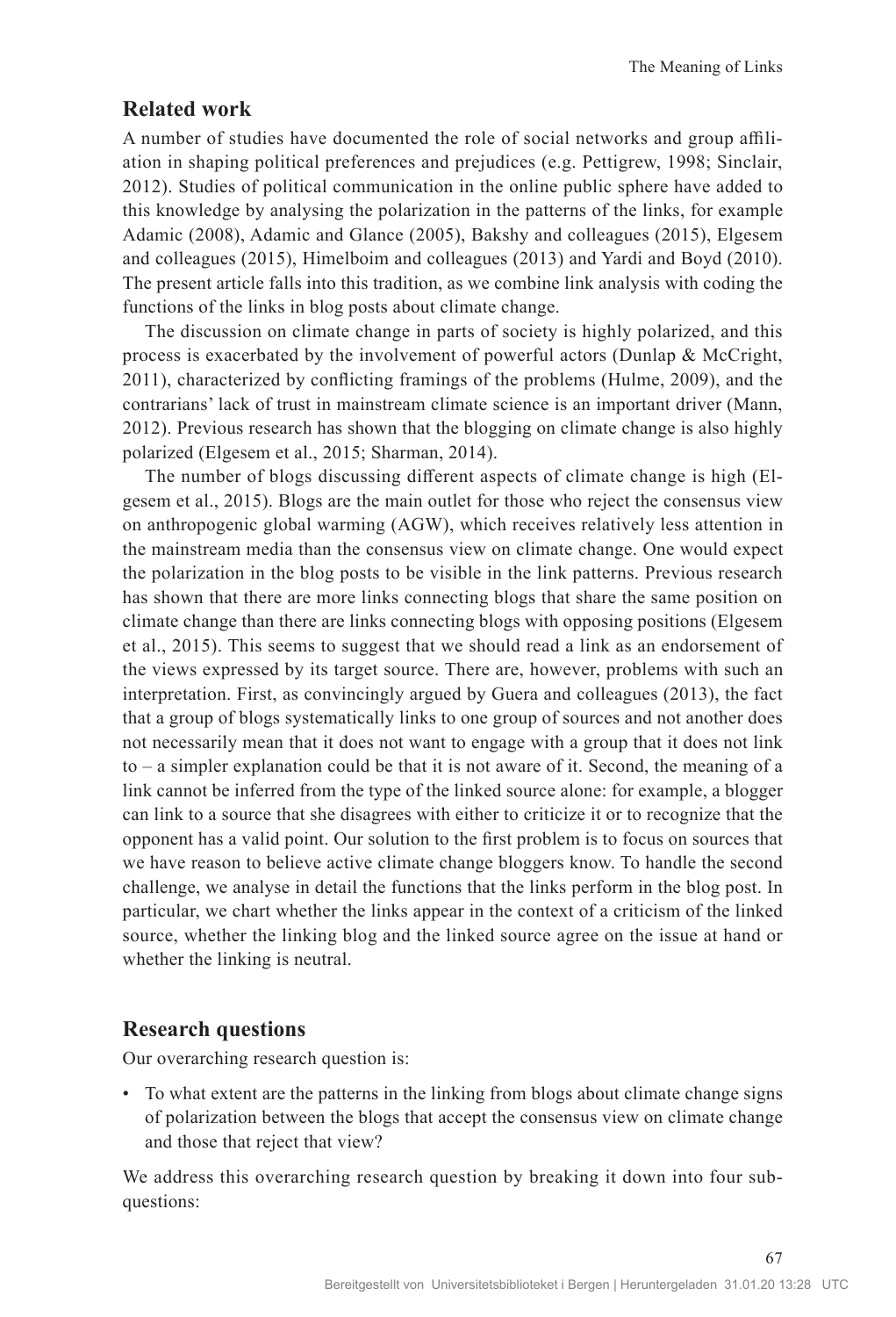- RQ1: What is the probability that a link to a source that rejects the mainstream view on climate change comes from a blog that itself rejects the mainstream view?
- RQ2: What is the probability that a link to a source that endorses the mainstream view on climate change comes from a blog that itself endorses the mainstream view?
- RQ3: What are the functions of the links that cross the ideological divide? Are they mainly formed in the context of criticism of the other position or as part of a dialogue?
- RQ4: What are the functions of links from blogs to sources that share the blog's position on climate change?

Note that, by taking as the starting point for our analysis all types of sources that the blogs link to, and not only blogs, we reject the idea of a separate "blogosphere" as unfruitful. Blogs link to all kinds of resources, and a blog will typically have many more links to the media, organizations and so on than to other blogs. However, blogs often have the role of alternative media: criticizing, amplifying and filtering information produced by the mainstream media and other sources (Bruns, 2005). A characteristic feature of climate change blogs is that, while most bloggers subscribe to the consensus on climate change, many blogs actively deny the consensus view. Moreover, while these sceptical bloggers define themselves and their position in terms of rejection of the consensus view, those who accept the consensus view do not define themselves as anti-sceptics. The situation is asymmetric: while the sceptics use their energy to fight against the consensus view on anthropogenic climate change, most non-sceptics do not spend much time quarrelling with the sceptics. There can be no doubt that it is the deniers of anthropogenic climate change who represent the extreme view on this issue. We thus have *asymmetric polarization*.

## **The data**

We collected the data via the API of the Swedish company Twingly (twingly.com). The company indexes blogs and offers paid access to its database of blogs in a range of different languages, including English. One challenge with harvesting blogs is that no simple definition of a blog exists. Twingly, the company providing us with access to the data, uses the Wikipedia "definition" of a blog: "a discussion or informational website published on the World Wide Web consisting of discrete, often informal diary-style text entries ('posts'). Posts are typically displayed in reverse chronological order, so that the most recent post appears first, at the top of the web page."<sup>1</sup> The definition is not precise. For example, the distinction between a blog and an online magazine is not clear. Twingly keeps its operationalization of the definition secret. However, in the present study, our aim was to chart not the complete blogosphere but only a central part of it. Moreover, over many years, Twingly has developed through trial and error a method that produces results that seem to be compatible with its customers' concept of a blog.

We used a wide criterion to obtain a maximally inclusive set of blog posts and searched for posts that contained ("climate change" OR "global warming") published in the period between 1 May 2016 and 1 May 2017. The result was 570,498 blog posts in English. We used the following data about the posts: the date of publication, the blog URL, the title of the post, the text of the blog post, the URL of the post and the links from the post.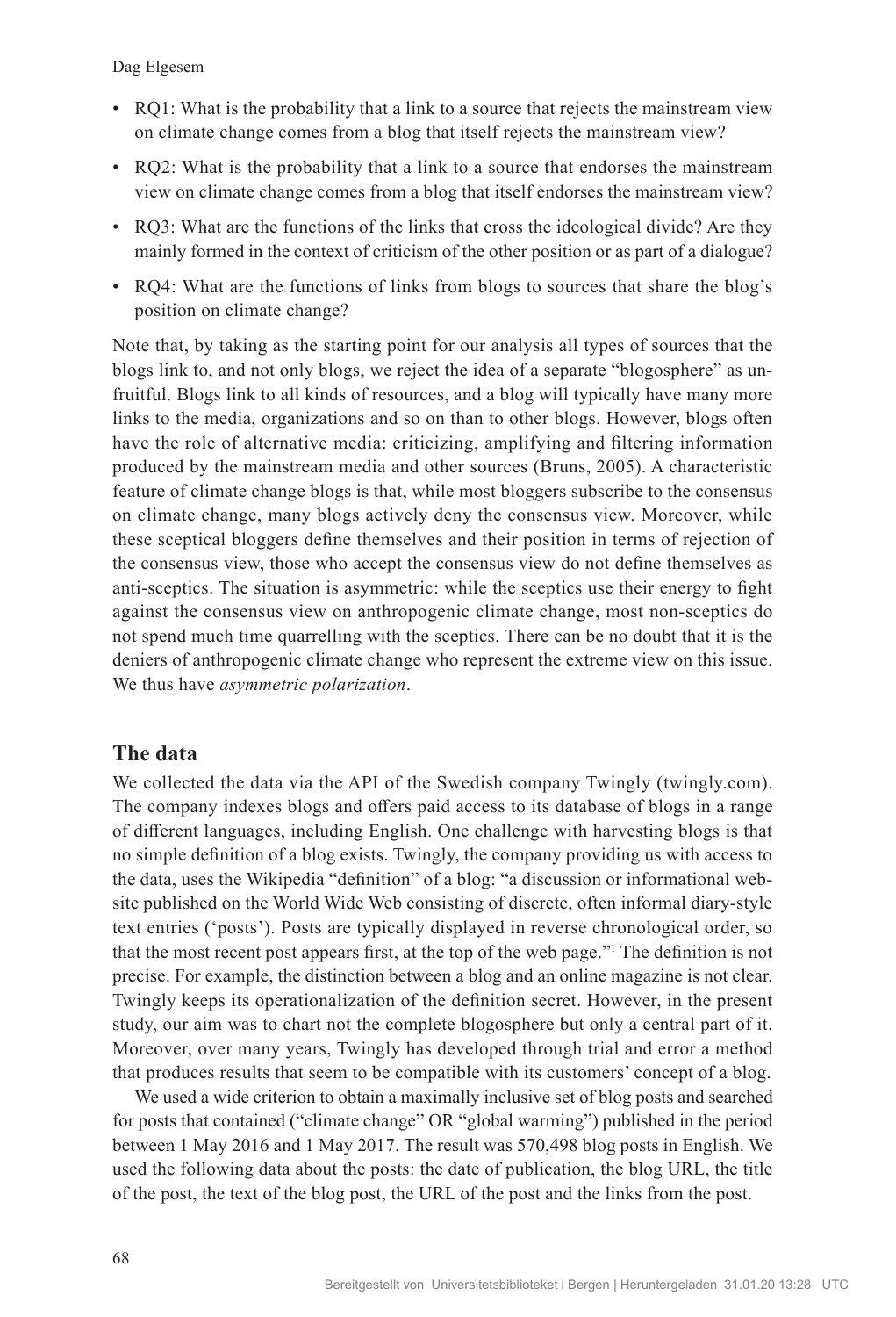We wanted to identify blog posts that focus on climate change rather than those that merely mention the terms "climate change" or "global warming" in the context of other discussions. Based on previous experience and by reading a number of randomly selected posts, we found that some posts, although they contain an occurrence of one of the key phrases, are not really about climate change but only mention the search terms in the course of discussions of other issues. To increase the probability of including posts that focus on our topic, we chose to include only posts that have two occurrences of the key terms ("climate change" or "global warming"). This reduced the number of posts significantly to 189,297 blog posts. Moreover, since we wanted blogs that have a position on climate change, we chose to include only blog posts from blogs that have at least two posts about climate change (i.e. posts that have at least two occurrences of the two search terms). This reduced the number of relevant blog posts to 151,650, published by 14,422 different blogs.

## **Methods and analytical strategies**

Our study used methods from quantitative text analyses to prepare the data, to conduct exploratory data analysis and to filter the material. We identified and characterized patterns in links, blogs and blog posts in the data with scripts in R developed by the author.<sup>2</sup> For the classification of blogs as, respectively, sceptical and non-sceptical, and for the classification of the function of the links, we used manual coding. Two coders were involved in the coding. The details will be explained later in this section.

The analytic strategy used in the argument consists of five steps:

#### *First step: The linked sources*

There were more than one million out-links from the 151,650 blog posts to different sources. However, when more than one out-link led from a blog post to the same source, we chose to count this as only one link between the post and the source. We excluded irrelevant links to ad servers and to blog platforms, for example blogger.com and wordspress.com. We ended up with 594,824 unique out-links from the blogs, targeting 67,277 unique sources.

#### *Second step: The 100 most-linked sources*

We sorted the sources by their in-degree and identified the 100 sources most frequently linked by the climate change blogs. This group consists of social media sites, mainstream media, organizations, alternative media and blogs. The blogs link to all types of sources on the web as part of their engagement with the issue of climate change. Therefore, we argue that, when analysing polarization around the issue of climate change among bloggers, we have to take into consideration the larger informational ecology of which the blogs are part.

However, in some cases, it is difficult to determine the precise position of a linked source. Let us illustrate this by considering the 10 most-linked sources (with the number of in-links in the parentheses):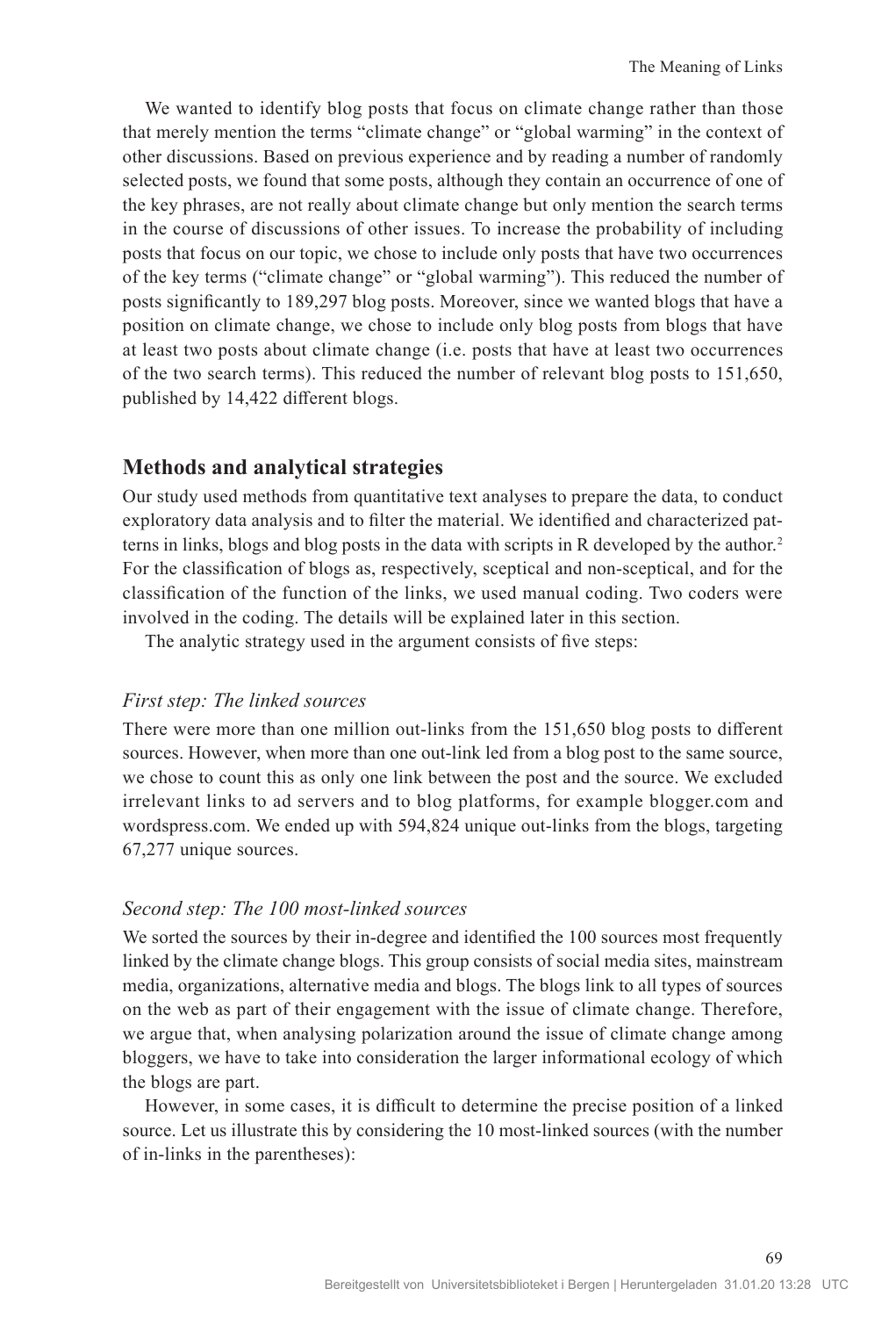- 1. www.twitter.com (15,166)
- 2. www.theguardian.com (11,666)
- 3. www.nytimes.com (10,222)
- 4. www.washingtonpost.com (8,728)
- 5. www.youtube.com (7,292)
- 6. www.facebook.com (7,171)
- 7. en.wikipedia.org (5,717)
- 8. www.huffingtonpost.com (4,530)
- 9. www.reuters.com (3,397)
- 10. www.cnn.com (3,378)

We can see that, among the ten most-linked sources, there are four social media platforms  $(1, 5, 6, 7)$ , five mainstream media sites  $(2, 3, 4, 9, 10)$  and one alternative medium (8). What position do these outlets have on the question of anthropogenic climate change? The social media platforms have posts representing all variants of positions on anthropogenic climate change, so, with respect to them, there is no general answer. None of the mainstream media outlets, including Huffington Post, have a climate sceptical agenda. The newspaper *The Guardian* is the source among these ten that has most actively covered the science and politics of climate change and has taken the clearest stance in favour of the consensus view on anthropogenic climate change.

In the following, we will distinguish between sources that are central to the sceptical discourse on climate change and blogs that are central to the non-sceptical discourse on climate change. In the first group, we included, first, sources that actively reject the consensus view on climate change. There are two sources of this type among the 100 most-linked sources:

- 40. www.breitbart.com (1,416)
- 48. www.WattsUpWithThat.com (1,290)

WattsUpWithThat.com is the most visible and well-known blog in the sceptical community (Elgesem et al., 2015; Sharman, 2014), while breitbart.com is a leading outlet at the extreme right, also with a clear sceptical agenda. We used these two highly visible sources to represent the sceptical discourse on climate change and to investigate the extent to which a link to these sceptical sources is a signal that the linking blog is a sceptic.

Most of the other 97 sources are not part of the sceptical discourse. As representatives of the non-sceptical discourse, we selected eight sources, which are all both clearly in support of the consensus view on anthropogenic climate change and the most extensively linked representatives of different types of blogs. The eight sources (listed by their rank of popularity and with the number of in-links in the parentheses) are:

- 2. www.theguardian.com (11,666)
- 29. www.climatecentral.org (1,854)
- 35. insideclimatenews.org (1,529)
- 41. climate.nasa.gov (1,407)
- 45. www.unfccc.int (1,353)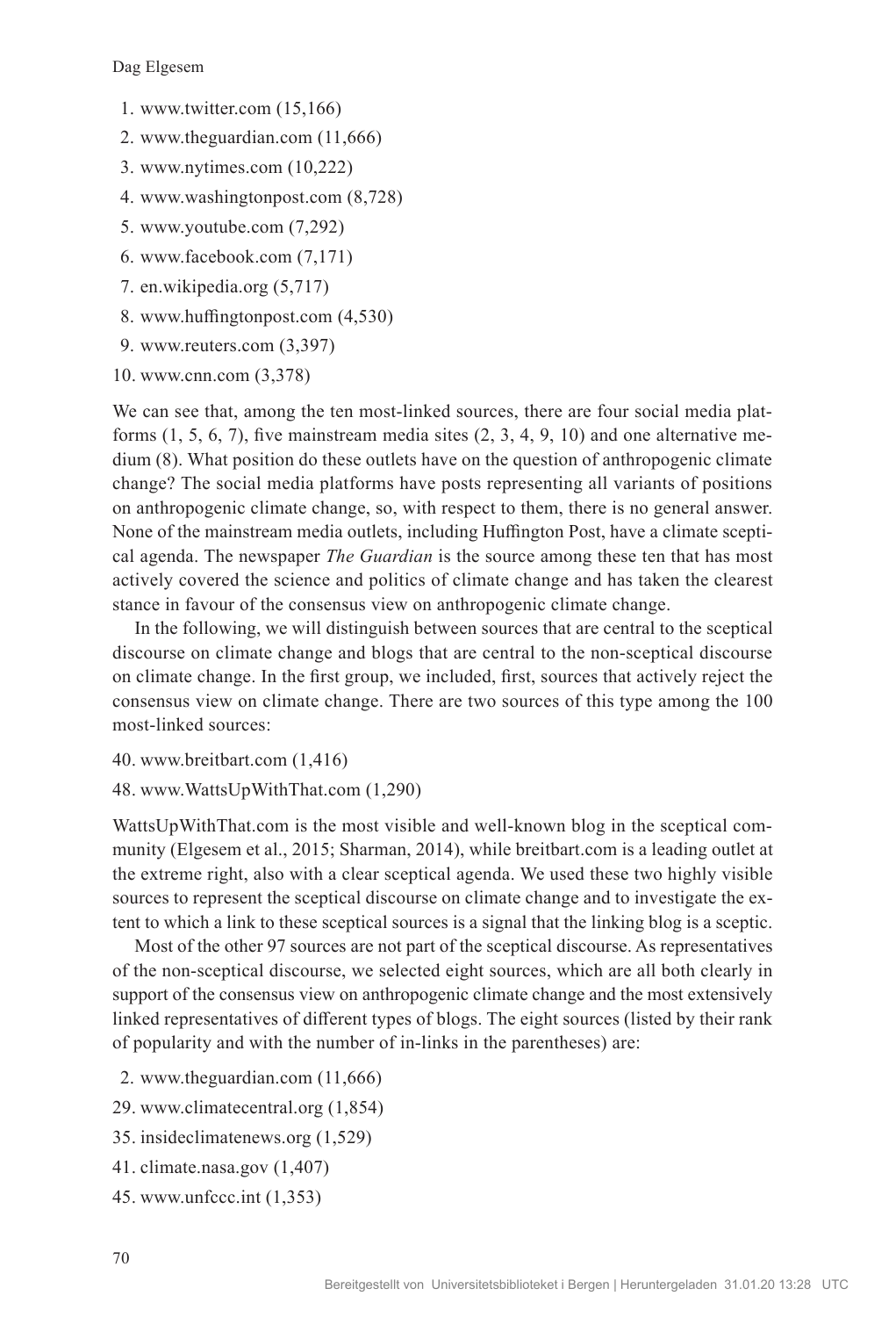51. www.ipcc.ch (1,134)

95. www.scepticalscience.com (721)

96. www.climatechangenews.com (719)

All of these sources are highly visible sites for information about the consensus view on climate change. We saw above that theguardian.com is the second-most-linked source in the whole corpus. While www.unfccc.int is the site of the UN activity on climate change, www.ipc.ch is the site of the IPCC. www.scepticalscience.com is devoted to the correction of sceptical claims about anthropogenic climate change. We chose to consider it as part of the non-sceptical discourse, because it actively promotes the mainstream view and the main output is explanations of "what peer reviewed science has to say about global warming".<sup>3</sup> www.climatecentral.org, insideclimatenews.org and www.climatechangenews.com are popular sites for the communication of mainstream climate science. We used these eight highly visible non-sceptical sources to investigate the extent to which a link to a source in the non-sceptical discourse is a signal that the linking blog is a non-sceptic.

In addition, we included in the analysis one source among the top 100 that clearly shares the mainstream view but is devoted to criticism of the sceptics:

#### 81. www.desmogblog.com (836)

This anti-sceptical source engages actively in the sceptical discourse by conducting investigative journalism on "global warming misinformation campaigns".4 It publishes reports by journalists and scholars aimed at exposing and criticizing the deniers. We investigated whether this source has a role in the blogging about climate change that differs from that of the sceptical sources, on the one hand, and from the other non-sceptical sources, on the other.

#### *Third step: Selecting blogs*

We used the three groups of representatives of, respectively, the sceptical, the mainstream and the anti-sceptical discourses as starting points for selecting the blogs to investigate further. There are 2,706 links from the blog posts in our corpus to the sceptical discourse, published on 861 different blogs. On the side of the mainstreamers, there are 20,383 blog posts with links to the eight non-sceptical sources, published by 4,338 different blogs. Thirdly, there are 836 links to the anti-sceptical source desmogblog. com, published by 457 different blogs. We will use these groups of blogs, blog posts and links to address RQ1 and RQ2.

#### *Fourth step: Sampling linking blog posts for manual analysis*

We manually coded two random samples of blog posts that linked to, respectively, the three sceptical sources and the eight non-sceptical sources. This should enable us to see whether the linking blog posts share the position of the sources to which they link. We performed the selection in two steps. First, we identified the blogs that have more than five links to at least one of the three groups of sources. This meant that we focused on bloggers who engage actively with the sources. From the posts published by the blogs with at least five links to either the sceptical sources or the anti-sceptical source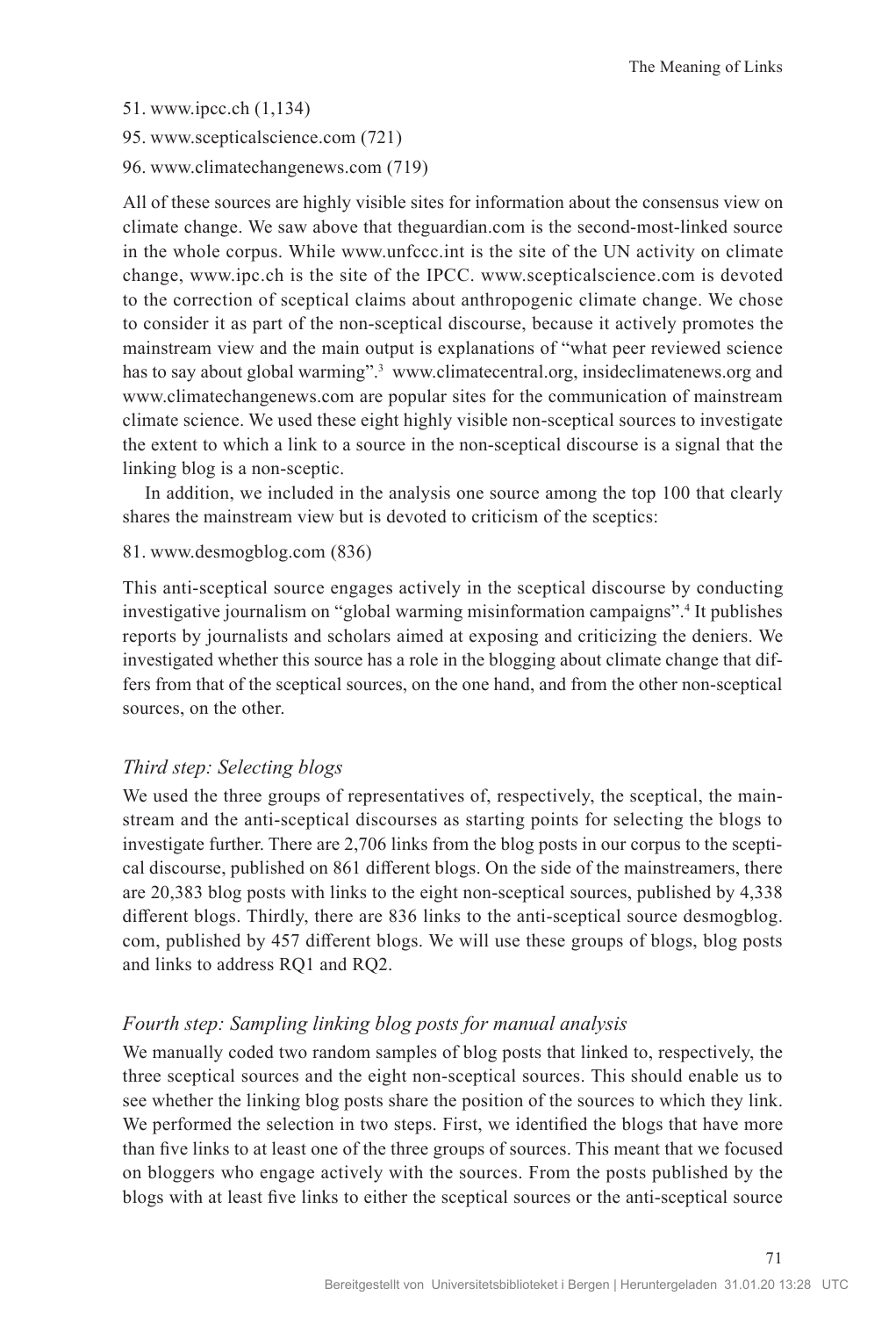desmogblog.com, we randomly selected one hundred blog posts for manual analysis. We also analysed manually one hundred randomly selected posts from the blogs that have at least five links to the non-sceptical sources. This means that we coded posts from approximately 10 per cent of the blogs linking to either the sceptical or the anti-sceptical sources but that we coded only 4 per cent of the posts from the non-sceptical blogs.

## *Fifth step: Manual coding of the blog posts and a selection of links in them*

We manually coded these 200 blog posts for their position on anthropogenic climate change. We followed this procedure: 1) use CtrF and search for the key terms "climate change" and/or "global warming" on the page; 2) determine the post's position on climate change by reading the paragraphs including the search terms. If the post is clearly critical of the consensus view on anthropogenic warming, classify it as a sceptic. If it discusses climate change without questioning the reality of it, classify it as a non-sceptic. Classify the blog post as undecided if an opinion is not discernible. The coding involved two coders – one coding the whole sample and the other coding 20 per cent for control. We obtained agreement of 95 per cent, which is good (Lombard et al., 2002). Only one blog post was classified as undetermined by one of the coders, but, after closer inspection and discussion, it was coded as a sceptic.

We also coded one link in each of the selected blog posts to determine whether there was correspondence between the positions of the linking post and the linked source. For each post, we selected the third link in the text of the post and followed it to its target. We coded whether the target shared the linking post's position on climate change, whether the text around the link expressed agreement with the target and what function the link had in the text of the linking post. For the coding of the function of the link in the text, we used a simplified version of a scheme developed for the coding of references in academic articles (Abu-Jbara et al., 2013). Our scheme uses these types to chart the functions that a link can have:

- Criticizing positive or negative
- Comparison contrast the author's work with that of another article
- Use use of method or ideas from the cited article
- Substantiating the results in the cited article are used to substantiate claims
- Basis the cited article is used as a starting point or motivation
- Neutral (other) neutral description of the work in the cited article (or does not fit into any of the categories above)

Again, two persons were involved in these coding tasks. In the first task, classifying the target as a sceptic or non-sceptic, we again obtained high agreement of 95 per cent among the coders. We also obtained high agreement, 90 per cent, on the task of determining whether the text of the target agrees with the linking blog post. However, it turned out to be much more difficult to use the scheme for classifying references in academic journals to blog posts about climate change. We often found it impossible to say whether the linking expresses positive criticism, the use of ideas, substantiation of a point of view or a basis for the argument. The agreement among the coders was less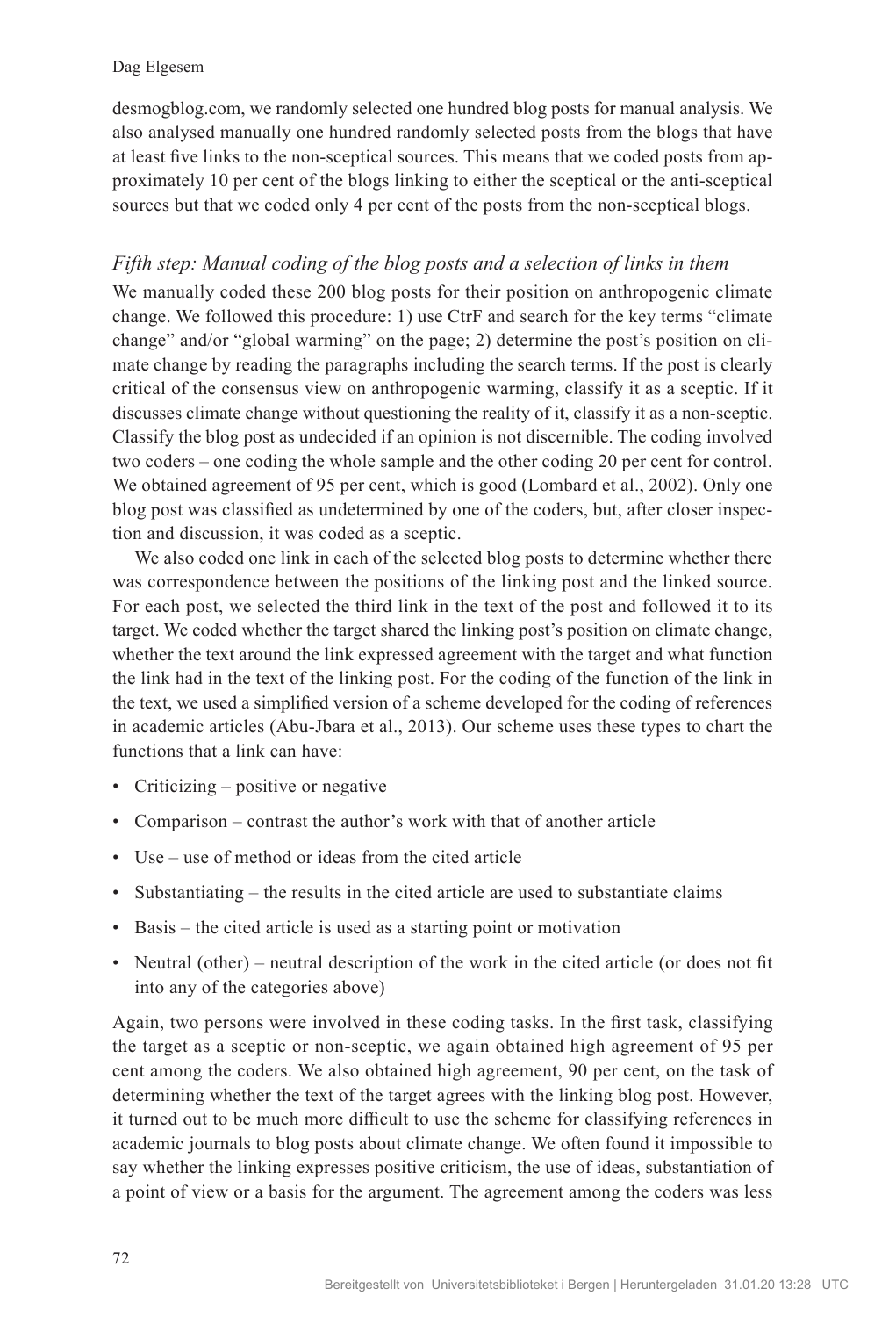than 50 per cent. However, if we made a crude three-way distinction between linking in the context of negative criticism of the target linked to, linking in the context of an endorsement of the view expressed by the target and neutral links, we obtained a much higher percentage of agreement (95 per cent).

## **Results**

Note that the results reported below are tentative, since we coded a rather small number of items. In particular, we coded only a small set of links out of the very large number of links in the corpus.

As mentioned above, we sampled for manual analysis posts from blogs with at least five links to one of the three groups of sources. There were 158 blogs with more than five links to the sceptical sources, 58 blogs with more than five links to the antisceptical source and 728 blogs with more than five links to the non-sceptical sources. We observed that 52 (ca. 90 per cent) of the 58 blogs with more than five links to the anti-sceptics also have more than five links to the sceptics. In contrast, only 75 (ca. 10 per cent) of the 728 blogs with more than five links to the non-sceptics also have more than five links to the sceptics. There is also a large overlap between the anti-sceptics and the non-sceptics, as 51 (ca. 87 per cent) of the 58 blogs with more than five links to the anti-sceptics also have more than five links to the non-sceptics. This suggests that the anti-sceptic source has a role as a provider of input to the blogging on climate change that is different from that of both the sceptical and the non-sceptical sources. Our first two research questions are discussed below.

• RQ1: What is the probability that a link to a source that rejects the mainstream view on climate change comes from a blog that itself rejects the mainstream view?

Note that, since the set of blogs linking to the anti-sceptical source is almost completely included in the set of blogs that link to the sceptical sources, we found it legitimate to answer this first research question using a random sample of posts linking to the sceptical sources. Our manual coding of the 100 posts linking to either the two sceptical sources or the anti-sceptical source showed that 79 of these linking posts are sceptical while 13 are non-sceptical (eight links to the posts are inactive and we could not code them). Moreover, four of the 13 non-sceptical posts link to the anti-sceptical source desmogblog.com, while none of the sceptical posts link to this source. This suggests that, in this limited data set, there is a high probability that a link to one of the sceptical sources comes from a blog that is itself a sceptic.

• RQ2: What is the probability that a link to a source that endorses the mainstream view on climate change comes from a blog that itself endorses the mainstream view?

Here, our coding of the posts linking to one or more of the non-sceptical sources showed that all 84 of them are themselves non-sceptic (16 addresses were inactive and we could not code them). This suggests that there is a very high probability that a blog post from an active climate blogger to one or more of the highly visible non-sceptical sources is itself expressing a non-sceptical position. Despite the limited size of the samples, the patterns suggest that a link to either the sceptics or the non-sceptics is a signal of the position of the linking blog.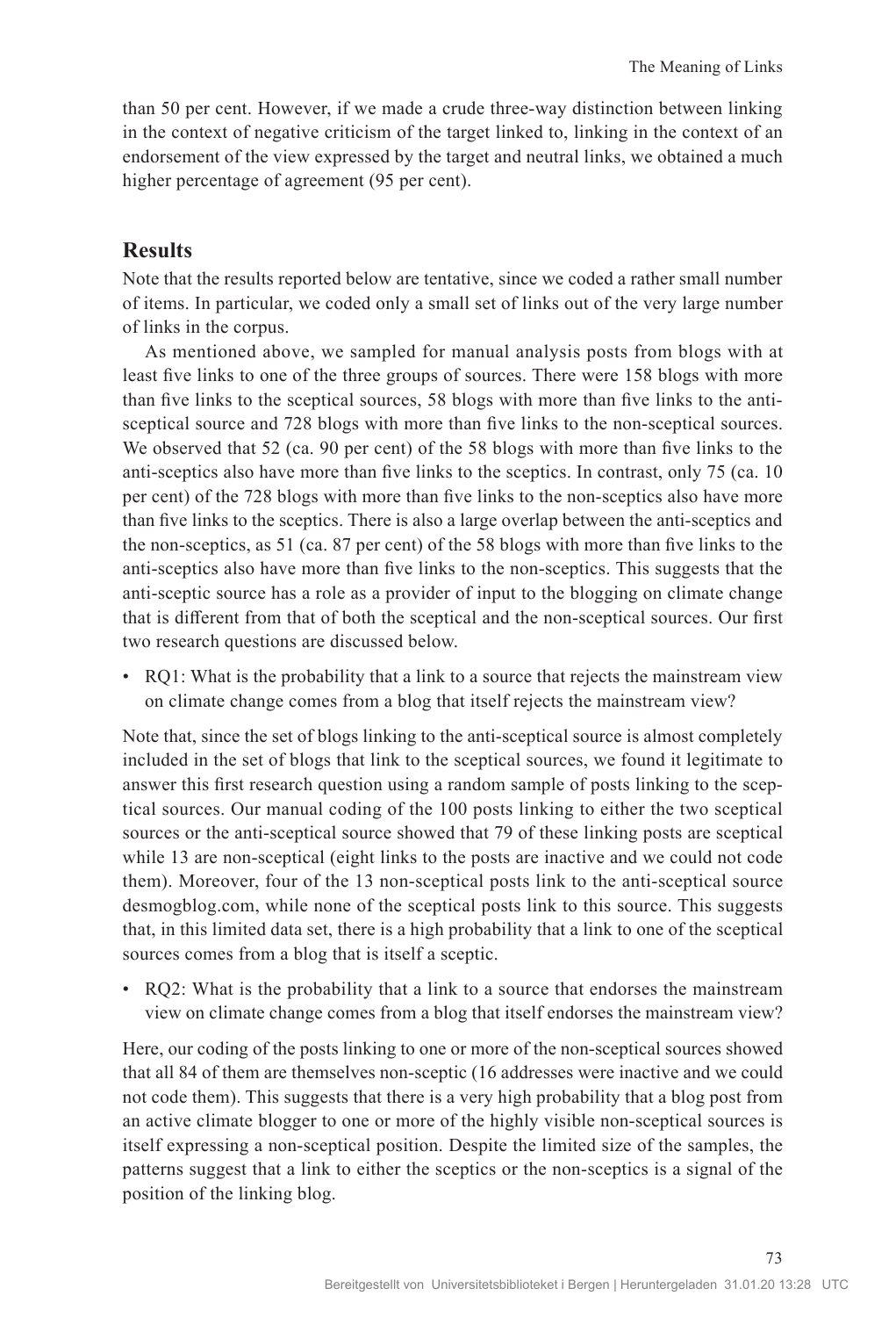Let us now turn to the analysis of the function of the links from the blog post that we coded. We will first look at the *first group* of blog posts, that is, posts selected from blogs that have at least five links to either the sceptical sources or the anti-sceptical source. The coding found that there are 79 sceptical posts and 13 non-sceptical posts in this group. As explained above, in step five, we checked one out-link (the third) in each post and coded the position of the source that it links to and whether the linking post agrees with the views of the targeted source, criticizes it negatively or is neutral. Table 1 below shows the roles of the links in this first group:

| Link from:               | Criticizing<br>non-sceptic | Criticizing<br>sceptic | <b>Endorsing</b><br>non-sceptic | <b>Endorsing</b><br>sceptic | <b>Neutral to</b><br>non-sceptic | <b>Neutral to</b><br>sceptic |
|--------------------------|----------------------------|------------------------|---------------------------------|-----------------------------|----------------------------------|------------------------------|
| Sceptic post (79)        | 16                         |                        |                                 | 47                          | 16                               |                              |
| Non-sceptic post<br>(13) |                            |                        | 12                              |                             |                                  |                              |

*Table 1. The functions of links from the first group of blog posts (frequencies)*

Note that the links charted here are not necessarily links to any of the highly visible, sceptical sources with which we started. Table 1 shows the function of the third link in each of the blog posts that we coded, as explained in step five. The table shows that more than half of the links from the sceptical blog posts are to another sceptic. Furthermore, all but one link from the non-sceptical blog posts are to another non-sceptic (four of the 12 endorsing links are to the anti-sceptic desmogblog.com). We also see that there are 32 links from sceptical blog posts to non-sceptical sources: 16 are criticizing the source and 16 are neutral to the source itself. The 16 neutral links from sceptics to nonsceptical sources are interesting. First, eight of these linked sources were unclassified, because they do not express a position on climate change. In Table 1, we group these together with eight sources that do have a position on climate change (we thereby obtain 16 neutral links to non-sceptics). Reading the blog posts in which the 16 links appear, however, we learned that they express dismissive criticisms of the consensus view and climate change. In these cases, even if the links are not part of criticism of the linked source, the neutral link is targeting the source to back up criticism of the non-sceptics. Table 1 also shows that in no cases does a sceptical blog post endorse the views of a non-sceptical blog post or criticize a sceptical blog post. The same holds true for the linking practices of the 13 non-sceptical blogs posts.

The differences in the distribution of the different types of links between blog posts and sources are obviously significant: a chi-square test of the distribution of, respectively, critical and endorsing links from the sceptical and non-sceptical blog posts to sceptical and non-sceptical sources emphasizes this point (X-squared = 76, p-value  $\le$ 2.2e-16).

Table 2 below shows the results of the same analysis for the *second group* of blog posts, namely posts published by blogs with at least five links to the highly visible nonsceptical sources. The linking practices of the non-sceptical posts show that it is clear and simple: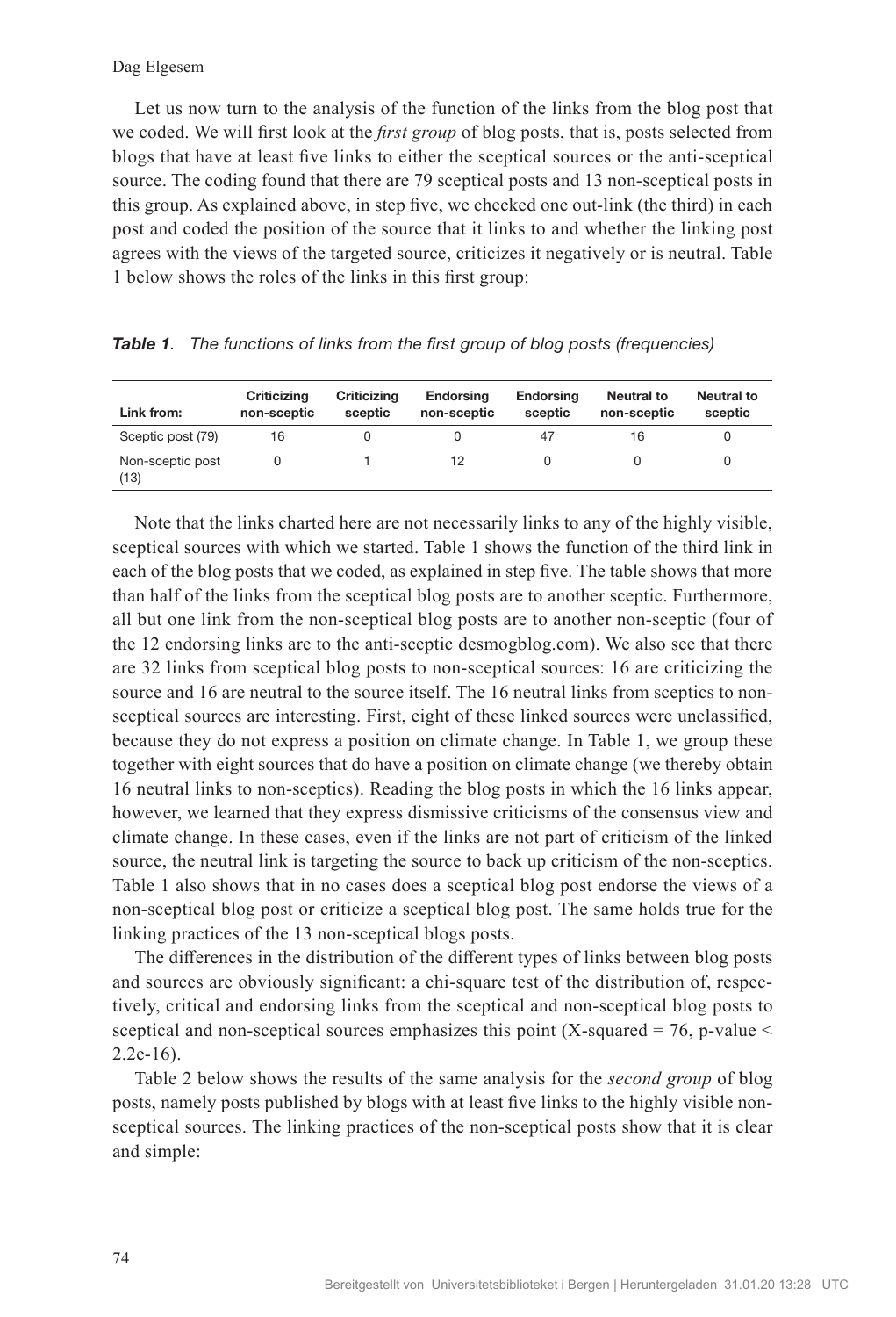| Link from:                  | Criticizing<br>non-sceptic | Criticizina<br>sceptic | <b>Endorsing</b><br>non-sceptic | <b>Endorsing</b><br>sceptic | Neutral to<br>non-sceptic | Neutral to<br>sceptic |
|-----------------------------|----------------------------|------------------------|---------------------------------|-----------------------------|---------------------------|-----------------------|
| Sceptic posts (0)           |                            |                        |                                 |                             |                           |                       |
| Non-sceptic<br>posts $(81)$ |                            |                        | 54                              |                             | 26                        |                       |

*Table 2. The functions of links from the second group of blog posts (frequencies)*

Again, the links charted in Table 2 are not links to the highly visible non-sceptical sources. We randomly chose 100 posts from the blogs that link to the non-sceptical sources. It turned out that 19 of the selected posts are inactive. Table 2 shows that half of the links express endorsement of another non-sceptic and that the only link to a sceptic is an expression of negative criticism of that target. The non-sceptics targeted with neutral links are sources that do not discuss climate change, the reading of the posts showed. The distribution of the links indicates that the tone of the discussion is less polemic than that of the sceptical blog posts.

We concluded above that there is a high probability that a blog that frequently links to one of the groups of highly visible sources shares the position of that group. The results above suggest a more general conclusion that active climate bloggers mostly link to sources with which they agree and, if they link to sources with which they disagree, the point is to criticize. The number of data points to back up this conclusion is small, but the tendency is clear enough to make the claim plausible.

We are now in a position to address our third research question:

• RQ3: What are the functions of the links that cross the ideological divide? Are they mainly formed in the context of criticism of the other position or as part of a dialogue?

The answer that we can provide based on the samples that we have analysed is clear: the links that cross the divide between the positions show few signs of a dialogue. The links from a blog post to a source holding a position different from that of the linking post are all critical of the linked source, and there is no negative criticism of a source that shares the position of the linking post.

Let us turn to the fourth research question:

• RQ4: What are the functions of links from blogs to sources that share the blog's position on climate change?

It turned out to be difficult to answer this question. Table 2 shows that most of the links are to sources that share the position of the linking blog post: there are 47 links from sceptic blog posts to sceptic sources and 90 links from non-sceptic blog posts to the non-sceptic source. Our conclusion after attempting to code the function of these links with the scheme described above (see the seventh step in our analytical strategy) was that the bloggers do not use links in the same way as references in academic articles are used. The coders found it particularly difficult to decide whether the function of a given link is to substantiate an argument, to indicate the use of ideas from the source, to provide access to the basis of the argument or to criticize the source positively. However, if we collapsed these functions (substantiation, use, basis and positive criticism) into something like "endorsement", we were able to agree completely on which links from a blog post endorse a source.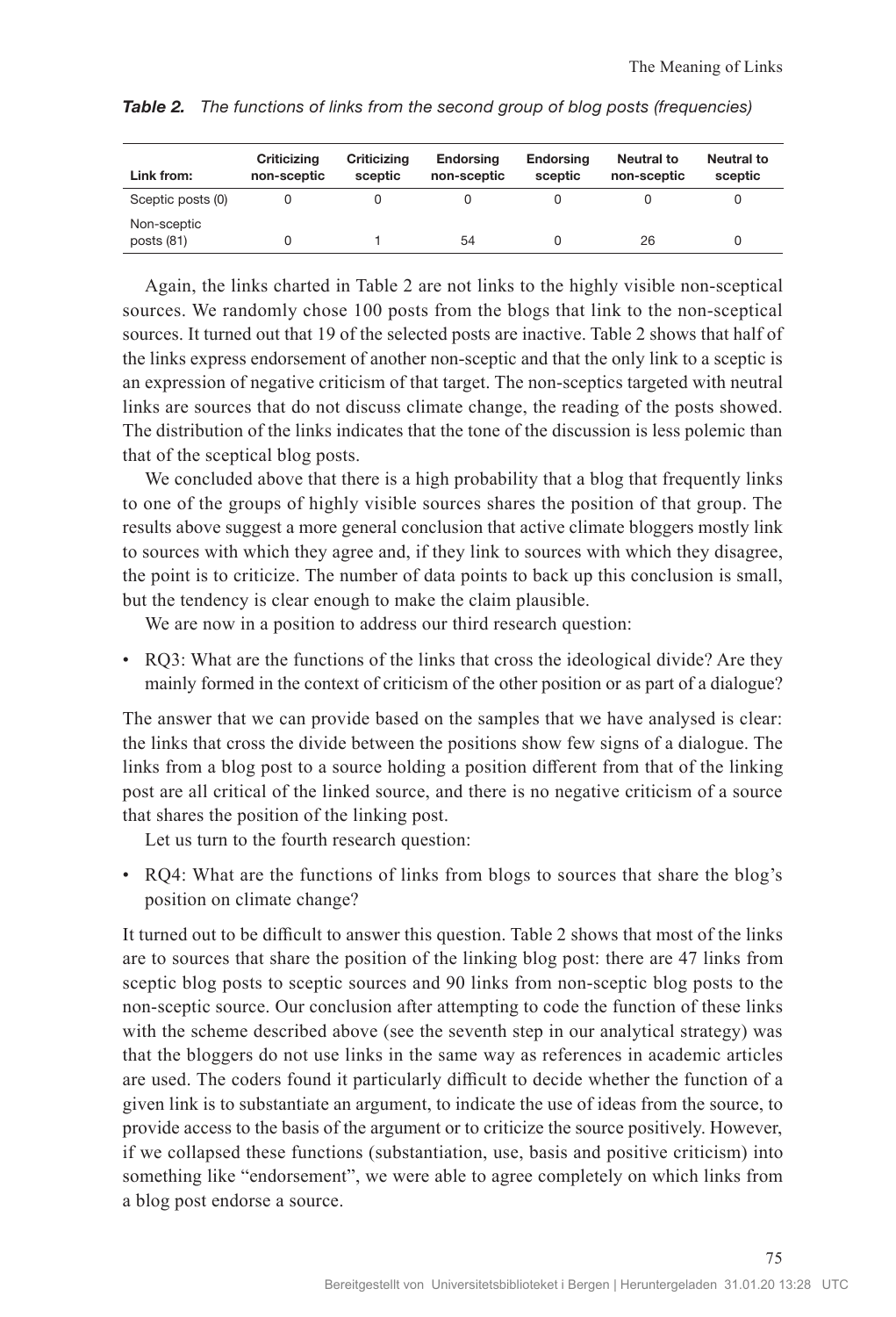The second factor that made the comparison with referencing in academic articles problematic was that some blog posts criticize representatives of the other position without linking to the target of the criticism. This is true in particular of the sceptical blog posts. All of the sceptical blog posts include criticism of the consensus view on climate change, but only a few links target representatives of that view. Most of the links are to sources that back up the criticism. We found the same tendency with some of the non-sceptical blog posts but not to the same extent.

The third feature that made it difficult to compare links to academic references is that some blog posts do not contribute anything new but only republish the entire text from another blog. We saw, for example, that some of the sceptical blogs republish material originally published by WattsUpWithThat.com, the most visible critic of mainstream climate science. This practice is part of a role that many blogs choose to play as *amplifiers* of information produced by others (Bruns, 2005; Elgesem et al., 2015).

## **Discussion**

Let us return to our overarching research question:

• To what extent are the patterns in the linking from blogs about climate change signs of polarization between blogs that accept the consensus view on climate change and those that reject that view?

Above we described three theories about why polarization develops: 1) a limited pool of arguments, 2) confrontation by challenging arguments and 3) the possibility that opposing another group strengthens group identity. In the analysis, we saw some evidence of all three mechanisms. The analysis above showed that there is a clear tendency for sceptical bloggers to link to the sceptical discourse on climate change and non-sceptic bloggers to link to the mainstream discourse. We thus obtained evidence of both groups accessing and sharing content with which they agree, and, if they engage with sources representing the other side, this occurs in the context of negative criticism of the other side. These patterns are signs of polarization. However, the linking to the anti-sceptical source desmogblog.com seems to follow a different pattern, as an equal proportion of links to this anti-sceptical source comes from blogs that also follow the sceptical sources and blogs that follow the non-sceptical sources.

We also found that the bloggers engage with sources on the other side not to have a dialogue but, instead, to dismiss it. This suggests the second mechanism behind polarization, that is, that people become more entrenched in their own position because they rehearse arguments in its favour when confronted by views that challenge theirs. Again, it is plausible to suggest that this practice is a sign of polarization.

The third explanation for why polarization develops is that it strengthens group identity. The deniers have an identity as a group because they define themselves as the opposition to the mainstream view on climate change. We see clear signs of this with the sceptical blogs, in which all of the posts are dedicated to the rejection of the consensus view. The non-sceptics, in contrast, are mostly concerned with other climate-related issues than the sceptical opposition. We thus seem to find evidence of what we called asymmetric polarization above: the sceptics hold the extreme position and they mainly drive the polarization.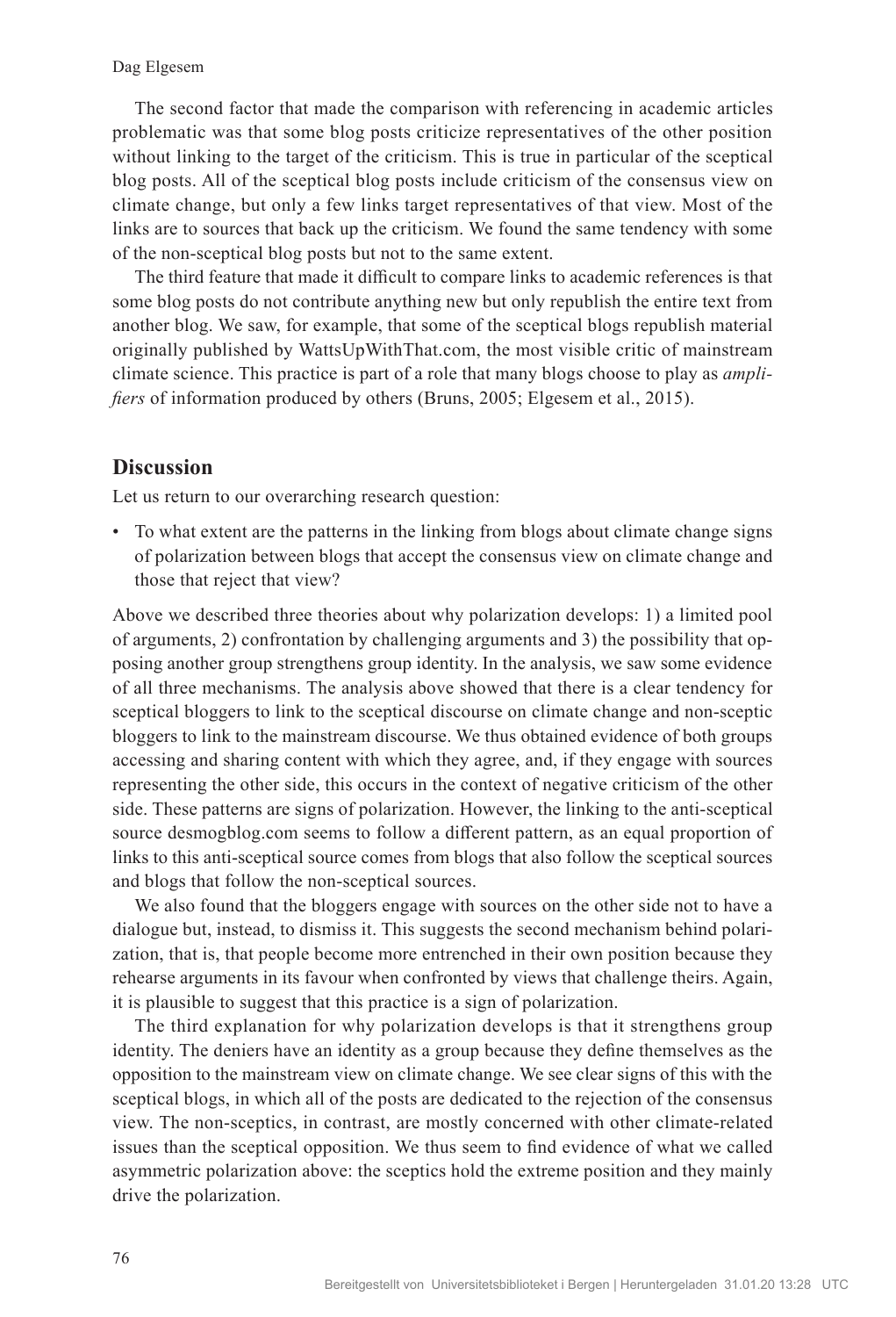## **Conclusion**

The aim of this article was to undertake an exploratory study of how and the extent to which the patterns in links from climate change blogs carry information about polarization. Our conclusion is that, given the limited number of data points, there is evidence of polarization in the patterns of links from the blogs that actively engage with the topic of climate change.

Furthermore, our analysis suggests that blogs about climate change do not use links in the same way as references in academic articles. The explanation for this difference between blogs and academic articles is, we suggest, that blog posts are typically opinion pieces and not written to contribute original knowledge to a community of informed peers. In a polarized context like the debate on climate change, the posts typically try to convince their readers that only one position makes sense – the one that the blogger holds. This is not surprising, perhaps, but it should make us aware that we have to be careful about making assumptions about the role of links in blogging.

The third conclusion is that, to understand the role of the links in the discussion on climate change, we need to understand the function of the links in the texts: the structure of the graph of hyperlinks is not sufficient. Our study suggests that analyses of the ideological affiliations of linked blog posts can provide insights into the mechanisms of polarization at the micro level. In combination with text analysis, links can therefore be very valuable sources of information about the ideological landscape of online debates. To determine the ideological function of links, it is however necessary not only to identify the ideological profile of the linking and the linked blog posts but also to classify the role of the link in the embedding text. This is challenging to perform reliably with automated methods and big data.

The study of course has limitations. One of them is the relatively small number of the randomly selected blog posts and links that we coded manually. In addition, in the analysis above, we coded the position of the blogs that link to the two groups of sources, but we did not code the function of the links from these blogs to the two groups of highly visible sources. It could have strengthened the argument if we could have coded the function of the links from the selected blogs to the two groups of, respectively, sceptical and non-sceptical sources.

In summary, since the tendency in the linking patterns and the functions of the links is so clear, we believe that our argument draws a suggestive picture despite these limitations.

#### **Notes**

- 1. https://en.wikipedia.org/wiki/Blog
- 2. Using in particular the R package dplyr.
- 3. "The goal of Skeptical Science is to explain what peer reviewed science has to say about global warming. When you peruse the many arguments of global warming skeptics, a pattern emerges. Skeptic arguments tend to focus on narrow pieces of the puzzle while neglecting the broader picture." From the "About" section of https://www.skepticalscience.com/about.shtml.
- 4. "The DeSmogBlog Project began in January 2006 and quickly became the world's number one source for accurate, fact based information regarding global warming misinformation campaigns". From the "About" section of https://www.desmogblog.com/about.